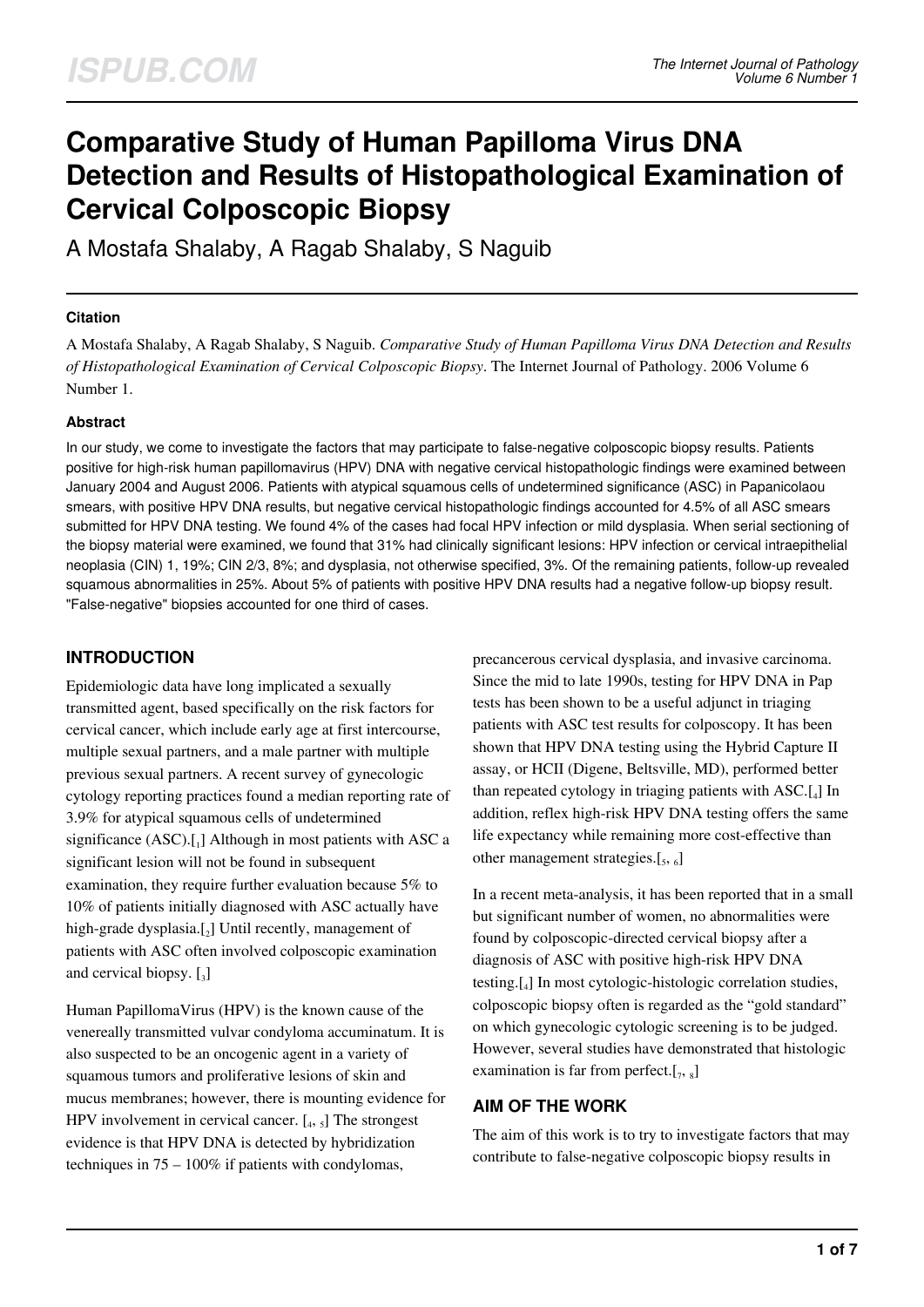positive high-risk HPV DNA results.

## **PATIENTS AND METHODS**

The material of this study included all recorded cases in the archive of the Medical Records Department of the Institute received in our lab from different Governorate areas and referred to Damanhour National Medical Institute Hospital (DNMI) during the period from January 2004 to August 2006.

A computerized search identified patients with ASC Pap test results and positive results of reflexive high-risk HPV DNA testing during the period from January 2004 to August 2006. All Pap tests included in the study were liquid-based preparations. The medical records were reviewed. Patients who underwent subsequent colposcopic-directed biopsy and/or endocervical curettage with no histologic evidence of HPV infection or dysplasia were selected for the study.

Cytologic specimens were obtained by using an endocervical brush. Reflex HPV DNA testing was performed on the residual sample after the cytologic report was issued and within 2 weeks of receipt of the specimen by the laboratory.

HPV DNA testing was performed using the Hybrid Capture II System according to the manufacturer's protocol. Briefly, double-stranded DNA is denatured into single-stranded DNA and combined with RNA probes. If HPV DNA is present in the specimen, the resulting RNA-DNA hybrids are immobilized in a capture tube coated with antibodies that recognize and bind the hybrids. A second, enzyme-linked antibody, when added to the capture tube, is capable of binding the immobilized RNA-DNA hybrids at multiple sites. On the addition of a chemiluminescent substrate, the presence of HPV DNA is detected. The presence of multiple binding sites for the detection antibody provides a means for signal amplification. Only high-risk HPV types (16, 18, 31, and33) were tested in accordance with the ASCCP guidelines.[<sup>6</sup> ] A threshold of 1 pg of HPV DNA per milliliter of test solution was considered a positive result.

All surgical specimens were fixed in 10% buffered formalin. Then 3- to 4-mm blocks were made, processed routinely, and embedded in paraffin blocks. Three levels were obtained from each block and stained with H&E.

The original H&E-stained glass slides were reviewed. For cases that still were diagnosed as negative for dysplasia or HPV cytopathic effect on review, 3 additional H&E-stained levels were obtained. For the few cases in which there was

disagreement with regard to the original and reviewed diagnoses, the discrepancy was recorded, and no other tissue sections were ordered. The diagnoses made on the new tissue levels were compared with the original histologic diagnoses.

# **RESULTS**

From January 2004 to August 2006, a total of 1983 Pap tests were evaluated in our lab. Approximately 80% were ThinPrep preparations, and the remaining specimens were conventional smears. Of all the Pap tests reviewed, 240 (12.1%) were diagnosed as ASC. Only cases submitted in liquid-based preparation were eligible for high-risk HPV DNA testing. As a result, 126 ASC (Figure 1, 2, 3) Pap tests were submitted for HPV DNA testing. In 14 cases (10.5%), the quantity was insufficient and the specimens were excluded from the study, leaving a total of 112 cases that ultimately were evaluated. High-risk HPV DNA was detected in 38 cases, accounting for 34.0% of all cases with sufficient quantity for HPV DNA testing.

### **Figure 1**

Figure 1: ASC Thin Prep x 400



**Figure 2** Figure 2: ASC Thin prep x 400

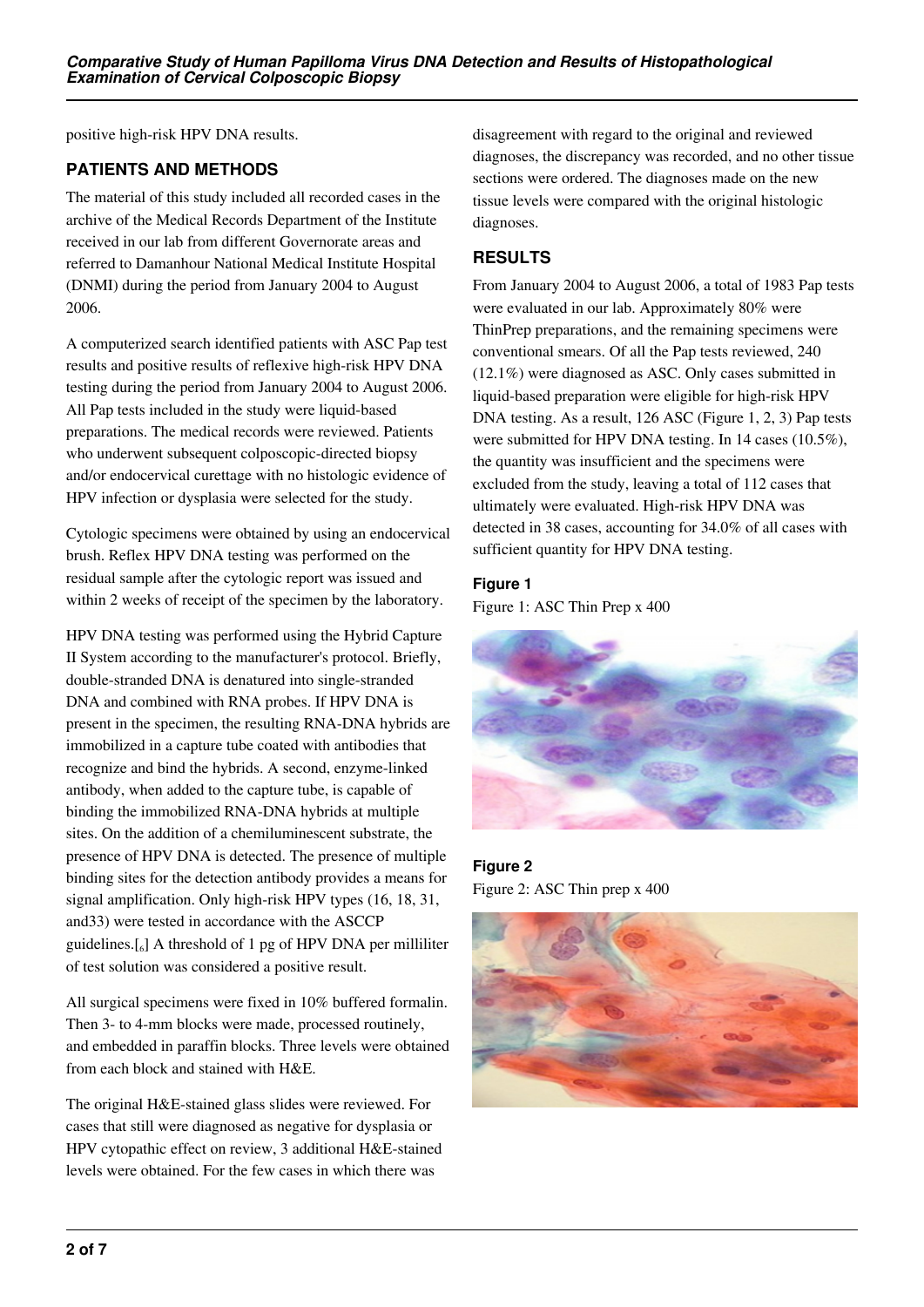## **Figure 3**

Figure 3: ASC Thin Prep. X 200



Overall, 28.0% of patients with an ASC interpretation underwent histologic follow-up. Of these patients, 19 (62.1) % had high-risk HPV DNA identified by Hybrid Capture, and of these, 17 (87.8) % of the patients had a cervical intraepithelial neoplasia (CIN) lesion (Figure 4). As a result, 12.2% of the cases were identified with positive reflexive HPV DNA testing for high-risk subtypes and a negative cervical biopsy result, accounting for 4.5% of all ASC Pap tests submitted for reflexive HPV DNA testing. Paraffin blocks were not available for 1 case, which was excluded. The biopsy specimens were obtained within 1 year from the collection of the cytology specimens; the median interval between the biopsy and the Pap test was 6 months.

Review of the original H&E-stained sections revealed that 4 cases had histologic evidence of HPV or mild cervical dysplasia (CIN 1). Moderate and severe dysplasias were not observed. In the remaining cases, no histologic evidence of dysplasia or HPV cytopathic changes was noted during review. When 3 additional H&E-stained levels were reviewed, clinically significant lesions were noted in 29% of the cases.

HPV or low-grade dysplasia (CIN 1) was noted in 18% of cases, high-grade dysplasia (CIN 2/3) (Figure 4, 5 & 6) in 8% of cases, and dysplasia, not otherwise specified, in 3% of cases (Tab. 1)

## **Figure 4**

Figure 4: Moderate Cervical Dysplasia CIN II (H & E x 200)



#### **Figure 5**

Figure 5: Severe Cervical Dysplasia with HPV-16 infection (H & E x 400)



### **Figure 6**

Figure 6: Severe Cervical Dysplasia (H & E x 400)

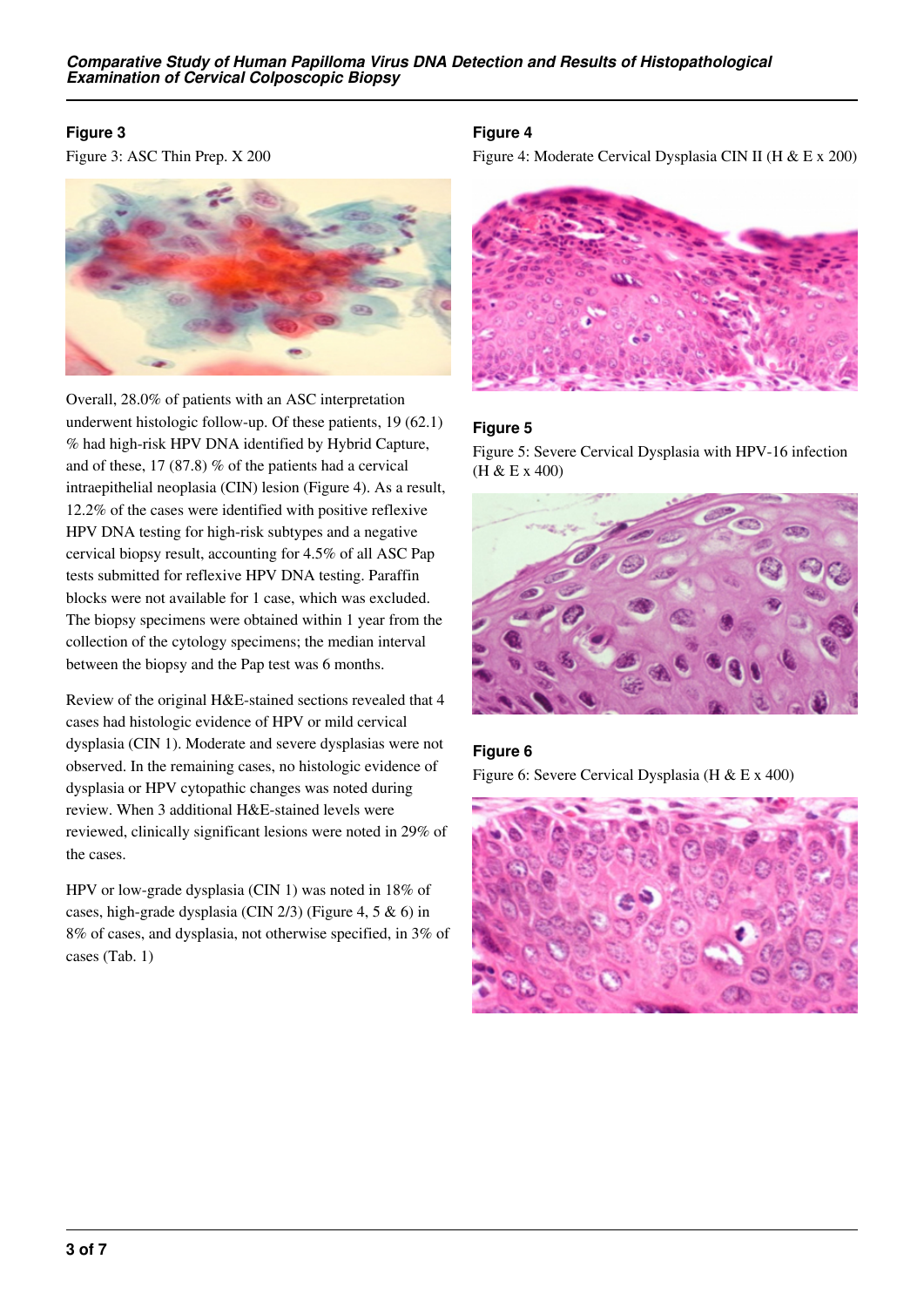## **Figure 7**

Table 1: Distribution of Clinically Significant Findings on Review of Original Sections and Additional Levels in the studied Cases\*

|                          |    | <b>First Review Second Review</b> |
|--------------------------|----|-----------------------------------|
| HPV/ low-grade dysplasia |    | 18                                |
| High-grade dysplasia     | IJ |                                   |
| Dysplasia, NOS           | n  |                                   |
| Total                    |    | 29                                |

HPV: human papillomavirus, NOS: not otherwise specified. \*Data are given as percentage.

29% of patients were lost to follow-up. Among patients who had been follow-up, 14% had persistent ASC Pap test results. In addition, 11% patients had cytologic and/or histologic evidence of clinically significant lesions on follow-up, 9% had low-grade dysplasia or HPV cytopathic changes, and 2% had high-grade dysplasia. The remaining patients had negative repeated Pap test results.

# **DISCUSSION**

Many authors agree with statement that correlation of cytologic and corresponding histologic findings is one of the several recommended performance indicators in gynecologic cytology.[ <sub>9</sub>,<sub>10</sub>,<sub>11</sub>,<sub>12</sub>,<sub>13</sub>,<sub>14</sub>]

The reported rates of cytologic-histologic differences range from 11% to  $47\%$ .  $\left[ \frac{8}{3}, \frac{1}{4}, \frac{1}{5}, \frac{1}{16}, \frac{1}{17}, \frac{1}{18} \right]$  According to the College of American Pathologists' Q-Probes study of 22,439 correlations in 348 laboratories, the mean rate of cytologichistologic discrepancies was  $16.5\%$ . [11,32] Because of the medicolegal implications, it is not surprising that most cytologic-histologic correlative studies have focused on false-negative cytologic diagnoses. In contrast, relatively little has been written on the subject of false-positive cytologic diagnoses. $[$ <sub>16</sub>,<sub>17</sub>,<sub>18</sub>] The reported rate of falsepositive cases ranged from 5.5% to 7.0%. $[\cdot, \cdot]$ 

Tritz et al,[<sup>8</sup> ,31] reported that factors related to colposcopic biopsy, including sampling and interpretation errors, were the most common causes of a discrepancy between cytologic and corresponding histologic findings. Also, Anderson and Jones $\begin{bmatrix} 7 \end{bmatrix}$  demonstrated that as many as 45% of the cases subsequently developed SIL, indicating an initial "false-

negative" biopsy result rather than a "false-positive" cytologic result in a review of negative cervical biopsy specimens with corresponding cytologic specimens positive for a squamous intraepithelial lesion (SIL) during the preceding 3 months. Therefore, in our study, rather than accepting histologic findings as the true indicator of cervical pathology, we attempted to determine the extent of histologic-related factors that contribute to false-positive high-risk HPV DNA results.

Many factors have been found to influence the outcome of cytologic-histologic correlative studies. These factors include the quality of cytology specimen collection, fixation, processing, and interpretation. The outcome of the correlative study also depends on the quality of colposcopic examination, biopsy specimen collection, biopsy specimen processing, the extent of biopsy specimen evaluation, ie, the number of sections and levels examined, and the biopsy diagnosis.

ASCCP published new guidelines for managing patients with cervical cytologic abnormalities. $[\,6, 33]$  It is recommended that patients with an initial cytologic interpretation of ASC be tested for high-risk HPV DNA. A recent meta-analysis reported that the sensitivity and specificity of HPV DNA testing for detection of high-grade cervical dysplasia were 94.8% and 67.3%, respectively.[<sup>4</sup> ] These authors also reported a substantial number of falsepositive cases, ranging from 16% to 45%. In our study, we found a false-positive rate of 4.5%, much lower than the results reported in the literature. Our end point was the detection of biopsy-proven CIN 1 or HPV cytopathic changes or worse, whereas for the meta-analysis, biopsyconfirmed CIN 2 or worse was the end point. Coste et al. reported a false-positive rate of 6.2% for HPV DNA testing when used in the setting of cervical cancer screening. $[19]$  Our study population consisted of patients who were diagnosed with ASC, whereas the populations of other cytologichistologic correlation studies before the use of HPV DNA testing consisted of patients with a cytologic diagnosis of low-grade SIL or worse. $[\tau_{718}]$  Even so, our false-positive rate was compatible with the rates in these studies.

Most studies agree with our results in use of histologic findings rather than cytologic findings as the gold standard. Ferris et al., for the ASCUS-LSIL Triage Study (ALTS) trial reported poor inter-observer agreement  $(1 = 0.36)$  in colposcopy. $\lceil_{20,34}\rceil$  In our study, about one third of the "falsepositive" cases could be attributed to histologic examination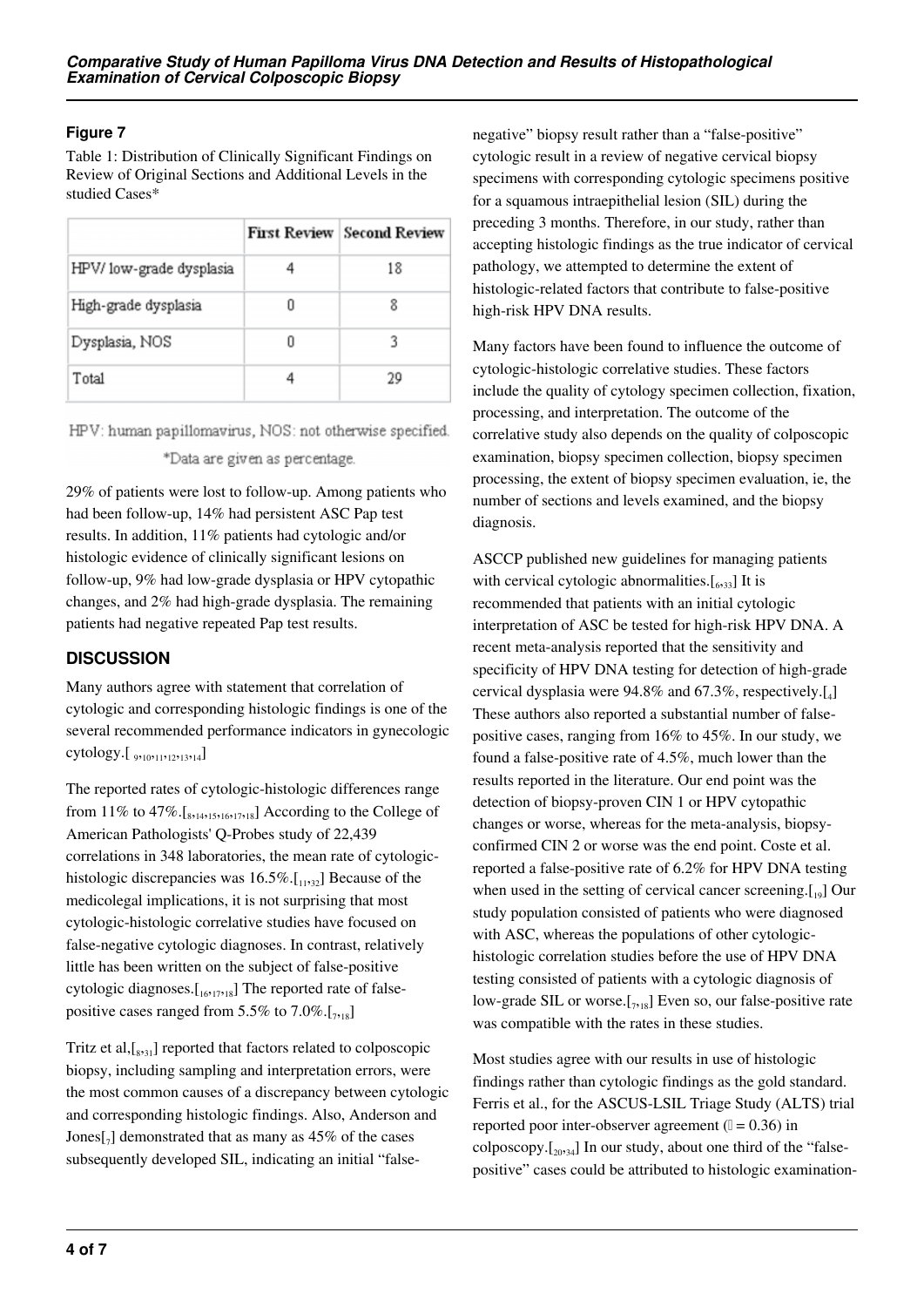related factors. Under-interpretation of the biopsy specimen is one such factor. Inter-observer variability in evaluating cervical biopsy specimens has been reported. $[21,22,22,23]$  The differentiation between reactive squamous cellular changes and low-grade SILs (CIN 1 and HPV cytopathic changes) is particularly difficult and controversial histologically. About 4% of our false-positive cases were due to underinterpretation of HPV cytopathic changes or CIN 1 in the biopsy specimen. We did not encounter any cases in which a high-grade SIL (CIN 2/3) was under-diagnosed. Although it could be argued that this 4% error rate merely represents inter-observer variability, our rate is similar to that reported in the literature, where errors in interpretation account for 3.4% to 33% of all cases with false-positive cytologichistologic discrepancies.[<sub>8,17</sub>]

Histopathological factors, including the number of levels examined have been found to be the major source of errors that could account for some false-positive HPV DNA results. In our study, we found HPV cytopathic changes and/or dysplasia in approximately one third of the cervical biopsy specimens when additional levels were obtained. Many workers agree with these observations. $[s_{17}]$ 

Another possible explanation for false-positive HPV DNA testing is found in the follow-up data for patients who tested positive for high-risk HPV but had negative biopsy results despite examination of additional histologic levels. Of this subset of patients, 11% showed an SIL in subsequent studies within a 1-year period after the initial negative biopsy result. An additional 14% continued to have abnormal cells on Pap tests. The initial negative biopsy result may be due to sampling error during colposcopic examination. This is supported by the ALTS trial that showed that the 2-year cumulative risk of developing CIN 2 or 3 was 27% in women with HPV-positive ASCUS and an initially negative colposcopic biopsy result. $[25,26]$ 

Although high-risk HPV DNA testing is more objective than the Pap test, legitimate false-positive HPV DNA test results have been encountered. $\begin{bmatrix} 1 & 0 \end{bmatrix}$  One situation that may give rise to false-positive results is when the previous sample contains a high load of HPV DNA; chemiluminescent emission from such a sample might result in false reactions in contiguous samples. Although the specificity of the second generation of the Hybrid Capture assay is quite good, the presence of a very high load of low-risk HPV DNA in the sample can cross-hybridize with high-risk HPV DNA probes, giving rise to false-positive results for the high-risk subtypes. The

incidence is very low, less than 2%, and is dependent on the cutoff value. $\begin{bmatrix} 1 & 0 & 0 \\ 0 & 0 & 2 & 0 \\ 0 & 0 & 0 & 0 \end{bmatrix}$  However, cross-hybridization with lowrisk HPV DNA should not result in a discrepancy between HPV DNA test and histologic results.

There were a substantial number of ASC cases in the present study population with a positive HPV DNA test result, a negative biopsy result, and a negative repeated Pap test result, supporting the validity of the negative biopsy diagnosis. This may be due to the natural history of HPV infection. It has been reported that HPV infections can be transient and episodic, especially in younger women. $[\cdot, \cdot]$  If the HPV infection for a particular woman is newly acquired, the infection most likely will resolve; the longer an infection persists, the less likely this becomes. According to Ho et al., the probability that a newly acquired HPV infection will resolve is 31% during the first 6-month period, 39% during the second and 11% in the third 6-month period after infection.  $\left[\begin{smallmatrix} 2 \\ 2 \end{smallmatrix}\right]$  A similar pattern also is observed with  $SILs.[<sub>29,30</sub>]$  Most of our cases underwent biopsy within 1 year of Pap or HPV DNA test. It is reasonable to assume that some of the newly acquired HPV infections might have resolved before the patients underwent colposcopic examination and directed biopsy, resulting in false-positive HPV DNA testing.

# **CONCLUSION**

In almost one third of cases, clinically significant lesions were found when additional levels were examined. Regression of HPV infection and the associated morphologic abnormalities provide a likely explanation for another percentage of the discrepant cases. We recommend that additional levels have to be obtained when initial histologic sections do not demonstrate evidence of dysplasia or HPV cytopathic changes after a cytologic diagnosis of ASC and a positive HPV DNA test result. This is particularly important if there is a discrepancy between the size of the tissue sample on the slide and that observed grossly. Close followup is crucial when the initial cervical colposcopic biopsy result is negative because a small number of patients will have squamous abnormalities in subsequent examination.

# **ACKNOWLEDGEMENTS**

We thank Professor Dr. Nayera Anwar AbdAl-Hameid, Professor and Dr. Nadia Mahmoud Mokhtar (Professors of Oncologic Pathology in National Cancer Institute, Cairo University) for their great help and advise that make this work possible.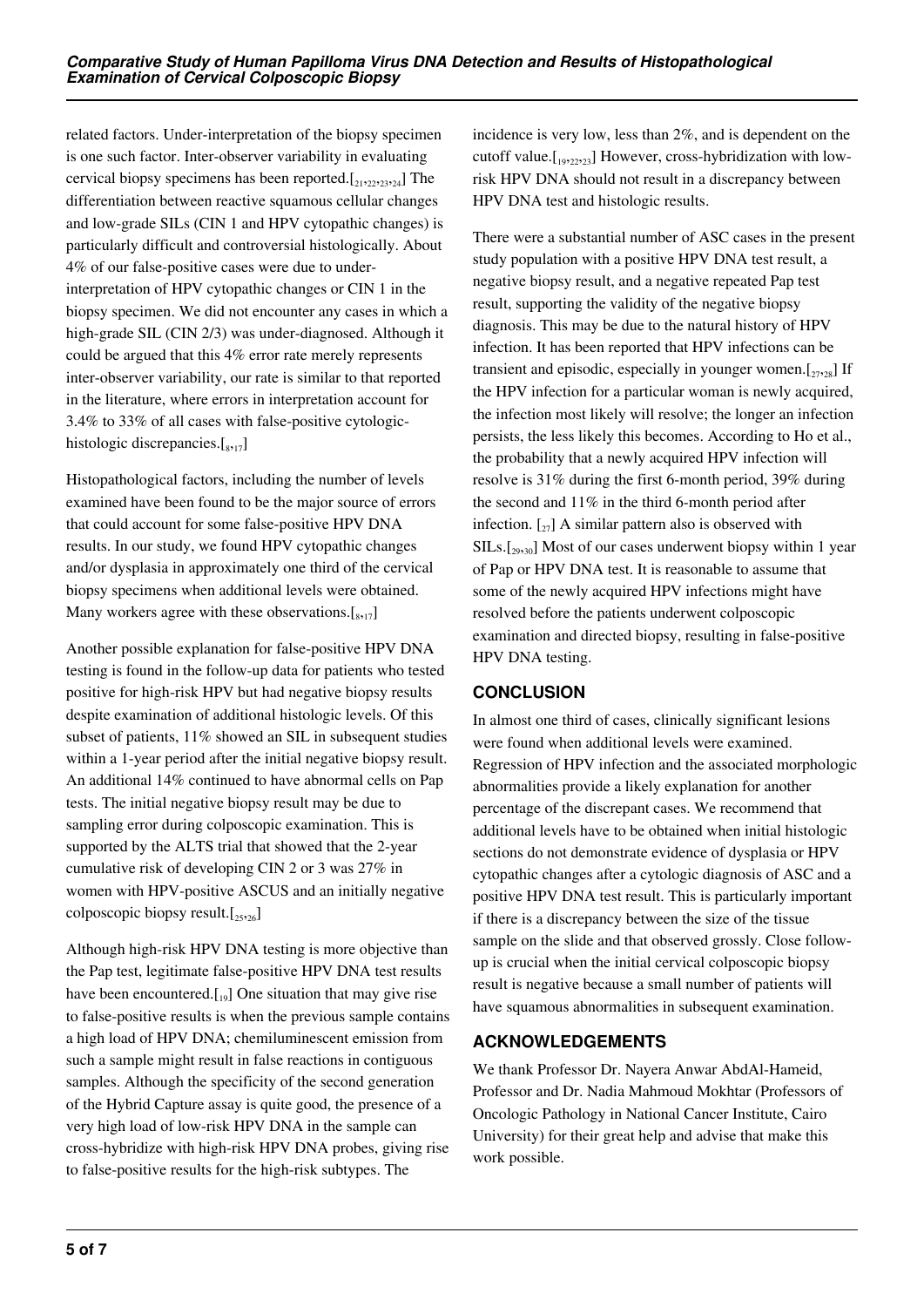#### **References**

1. Neal MH, Wilbur DC, et al. Bethesda 2001 implementation and reporting rates: 2003 practices of participants in the College of American Pathologists Interlaboratory Comparison Program in Cervicovaginal Cytology. Arch Pathol Lab Med. 2004;128:1224-1229. 2. Kinney WK, Hurley LB, et al. Identifying women with cervical neoplasia: using human papillomavirus DNA testing for equivocal Papanicolaou results. JAMA. 1999;281:1605-1610.

3. ASCUS-LSIL Triage Study (ALTS) Group. Results of a randomized trial on the management of cytology interpretations of atypical squamous cells of undetermined significance. Am J Obstet Gynecol. 2003;188:1383-1392. 4. Buntinx F, Van Ranst M, et al. Virologic versus cytologic triage of women with equivocal Pap smears: a meta-analysis of the accuracy to detect high-grade intraepithelial neoplasia. J Natl Cancer Inst. 2004;96:280-293.

5. Wright TC, Goldie SJ. Cost-effectiveness of alternative triage strategies for atypical squamous cells of undetermined significance. JAMA. 2002;287:2382-2390.

6. Wright TC Jr, Cox JT, Massad LS, et al, for the ASCCP-Sponsored Consensus Conference. 2001 Consensus Guidelines for the management of women with cervical cytological abnormalities. JAMA. 2002;287:2120-2129. 7. Anderson MB, Jones BA. False positive cervicovaginal cytology: a follow-up study. Acta Cytol. 1997;41:1697-1700.

8. Tritz DM, Weeks JA, Spires SE, et al. Etiologies for noncorrelating cervical cytologies and biopsies. Am J Clin Pathol. 1995;103:594-597

9. Herrero R et al.;: Sexual behavior, Venereal diseases, Hygiene practices and invasive cervical cancer in a high risk population. Cancer 1990;65:380-386.

10. CLIA. Cytology: Section 493.1274. 2005. Available at: http://www.phppo.cdc.gov/clia/regs/subpart\_k.aspx#493.127 4. Accessed June 28, 2005.

11. Jones BA, Novis DA. Cervical biopsy-cytology correlation: a College of American Pathologists Q-Probes study of 22 439 correlations in 348 laboratories. Arch Pathol Lab Med. 1996;120:523-531.

12. Koss LG. The Papanicolaou test for cervical cancer detection; a triumph and a tragedy. JAMA. 1989;261:737-743.

13. Kraemer BB. Quality assurance activities of the College of American Pathologists. Acta Cytol. 1989;33:434-438. 14. Rohr LR. Quality assurance in gynecologic cytology: what is practical? Am J Clin Pathol. 1990;94:754-758. 15. DiBonito L, Falconieri G, Tomasic G, et al. Cervical cytopathology: an evaluation of its accuracy based on cytohistologic comparison. Cancer. 1993;72:3002-3006. 16. Dodd LG, Sneige N, Villarreal Y, et al. Qualityassurance study of simultaneously sampled, non-correlating cervical cytology and biopsies. Diagn Cytopathol. 1993;9:138-144.

17. Crum CP, Cibas ES. Cytologic/histologic correlation for quality control in cervicovaginal cytology: experience with 1,582 paired cases. Am J Clin Pathol. 1995;103:32-34. 18. McCord ML, Stovall TG, Summitt RL Jr, et al.

Discrepancy of cervical cytology and colposcopic biopsy: is cervical conization necessary? Obstet Gynecol. 1991;77:715-719.

19. Coste J, Sastre-Garau X, et al. Efficiency of the Hybrid Capture 2 HPV DNA test in cervical cancer screening: a study by the French Society of Clinical Cytology. Am J Clin Pathol. 2003;120:492-499.

20. Ferris DG, Litaker M, for the ALTS Group. Interobserver agreement for colposcopy quality control using digitized colposcopic images during the ALTS trial. J Low Genit Tract Dis. 2005;9:29-35.

21. Ismail SM, Colclough AB, Dinnen JS, et al. Observer variation in histopathological diagnosis and grading of cervical intraepithelial neoplasia. BMJ. 1989;298:707-710. 22. Klinkhamer PJ, Vooijs GP, de Haan AF. Intraobserver and interobserver variability in the diagnosis of epithelial abnormalities in cervical smears. Acta Cytol. 1988;32:794-800.

23. Parker MF, Zahn CM, Vogel KM, et al. Discrepancy in the interpretation of cervical histology by gynecologic pathologists. Obstet Gynecol. 2002;100:277-280. 24. Stoler MH, Schiffman M, for the Atypical Squamous Cells of Undetermined Significance-Low-Grade Squamous Intra-epithelial Lesion Triage Study (ALTS) Group. Interobserver reproducibility of cervical cytologic and histologic interpretations: realistic estimates from the ASCUS-LSIL Triage Study. JAMA. 2001;285:1500-1505. 25. Schiffman M, Solomon D, for the ASCUS-LSIL Triage Study (ALTS) Group. Prospective follow-up suggests similar risk of subsequent cervical intraepithelial neoplasia grade 2 or 3 among women with cervical intraepithelial neoplasia grade 1 or negative colposcopy and directed biopsy. Am J Obstet Gynecol. 2003;188:1406-1412. 26. Schiffman M, Solomon D, et al, for the ASCUS-LSIL Triage Study (ALTS) Group ALTS. Postcolposcopy management strategies for women referred with low-grade squamous intraepithelial lesions or human papillomavirus DNA-positive atypical squamous cells of undetermined significance: a two-year prospective study. Am J Obstet Gynecol. 2003;188:1401-1405.

27. Ho GY, Bierman R, Beardsley L, et al. Natural history of cervicovaginal papillomavirus infection in young women. N Engl J Med. 1998;338:423-428.

28. Collins S, Winter H, et al. Natural history of cervical human papillomavirus infection in young women: a longitudinal cohort study. Lancet. 2001;357:1831-1836. 29. Nasiell K, Nasiell M, Vaclavinkova V. Behavior of moderate cervical dysplasia during long-term follow-up. Obstet Gynecol. 1983;61:609-614.

30. Richart RM, Barron BA. A follow-up study of patients with cervical dysplasia. Am J Obstet Gynecol. 1969;105:386-393

31. Koutsky LA, Ault KA, Wheeler CM; Proof of Principle Study Investigators. A controlled trial of a human papillomavirus type 16 vaccine. N Engl J Med. 2002;347:1645-1651.

32. Harper DM, Franco EL, Wheeler C, et al; for the GlaxoSmithKline HPV Vaccine Study Group. Efficacy of a bivalent L1 virus-like particle vaccine in prevention of infection with human papillomavirus types 16 and 18 in young women: a randomised controlled trial. Lancet. 2004;364:1757-1765.

33. Villa LL, Costa RL, Petta CA, et al. Prophylactic quadrivalent human papillomavirus (types 6, 11, 16, and 18) L1 virus-like particle vaccine in young women: a randomised double-blind placebo-controlled multicentre phase II efficacy trial. Lancet Oncol. 2005;6:271-278. 34. Mao C, Koutsky LA, Ault KA, et al. Efficacy of human papillomavirus-16 vaccine to prevent cervical intraepithelial neoplasia: a randomized controlled trial. Obstet Gynecol. 2006;107:18-27